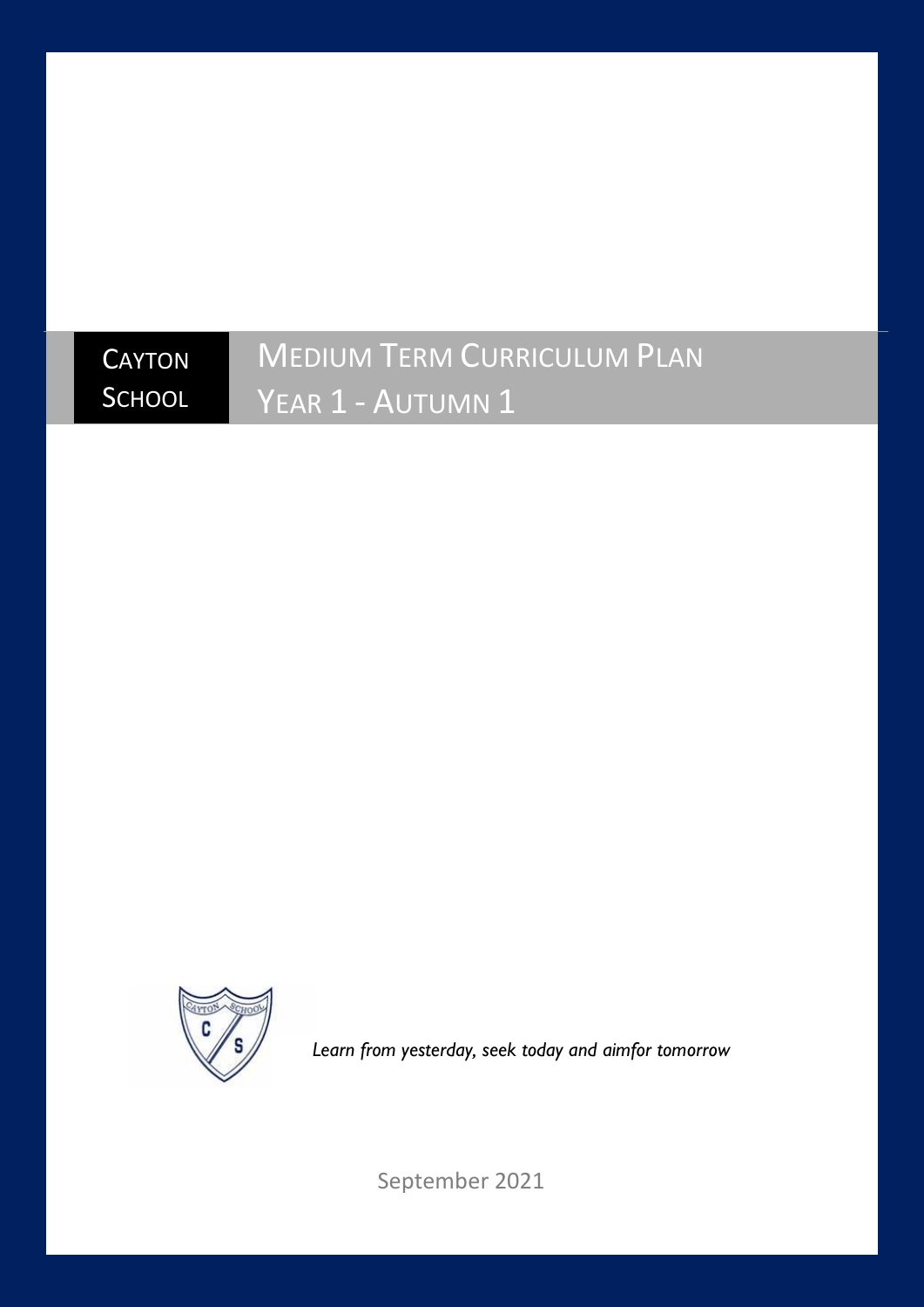# **History Driver: Within Living Memory**

# **Key Enquiry: Were my grand-parents toys more fun than mine?**

#### **History Driver**

| What I need the children to learn                                                     | <b>Possible learning experiences</b>                             |
|---------------------------------------------------------------------------------------|------------------------------------------------------------------|
| Changes within living memory. Where                                                   |                                                                  |
| appropriate, these should be used to reveal                                           |                                                                  |
| aspects of change in national life                                                    |                                                                  |
| Know that the toys their grandparents                                                 | Victorian toys - paint                                           |
| played with were different to their own                                               | Class Museum- used curiosity cube to                             |
| Organise a number of artefacts by age                                                 | display.                                                         |
| Know what a number of older objects were<br>used for                                  | Invite family members from different<br>generations into school. |
| Know the main differences between their<br>school days and that of their grandparents | Looking at teddy bears and dolls- history                        |

## **Design Technology**

| What I need the children to learn                                                                                                                                                                                                                                                                                   | <b>Possible learning experiences</b>                                                                                                            |
|---------------------------------------------------------------------------------------------------------------------------------------------------------------------------------------------------------------------------------------------------------------------------------------------------------------------|-------------------------------------------------------------------------------------------------------------------------------------------------|
| <b>Designing</b>                                                                                                                                                                                                                                                                                                    |                                                                                                                                                 |
| Design - purposeful, functional, appealing<br>products for themselves and other users based<br>on design criteria<br>Design - generate, develop, model and<br>communicate their ideas through talking,<br>drawing, templates, mock-ups and, where<br>appropriate, information and communication<br>technology       | make a Thaumatrope<br>Design a puppet to be make from a wooden<br>spoon                                                                         |
| use own ideas to design something and<br>$\bullet$<br>describe how their own idea works<br>design a product which moves, explain to<br>$\bullet$<br>someone else how they want to make their<br>product and make a simple plan before<br>making                                                                     | Punch and Judy toys linked to traditional<br>toys<br>Research old toys<br><b>Compare to now and then</b><br>Design old fashioned car/ toy/ doll |
| <b>Making</b>                                                                                                                                                                                                                                                                                                       |                                                                                                                                                 |
| Select from and use a range of tools and<br>equipment to perform practical tasks [for<br>example, cutting, shaping, joining and finishing]<br>Select from and use a wide range of materials<br>and components, including construction<br>materials, textiles and ingredients, according to<br>their characteristics | Make a puppet using a spoon - Punch and<br>Judy<br><b>Cutting out toys from a catalogue</b>                                                     |
| use own ideas to make something<br>make a product which moves, choose<br>appropriate resources and tools                                                                                                                                                                                                            | Using junk modelling, create own car/ toy                                                                                                       |
| <b>Evaluating</b>                                                                                                                                                                                                                                                                                                   |                                                                                                                                                 |
| Explore and evaluate a range of existing<br>products<br>Evaluate their ideas and products against<br>design criteria                                                                                                                                                                                                |                                                                                                                                                 |
| describe how something works, explain<br>what works well and not so well in the<br>model they have made                                                                                                                                                                                                             | Evaluate own design<br>Compare to newer toys to answer questions                                                                                |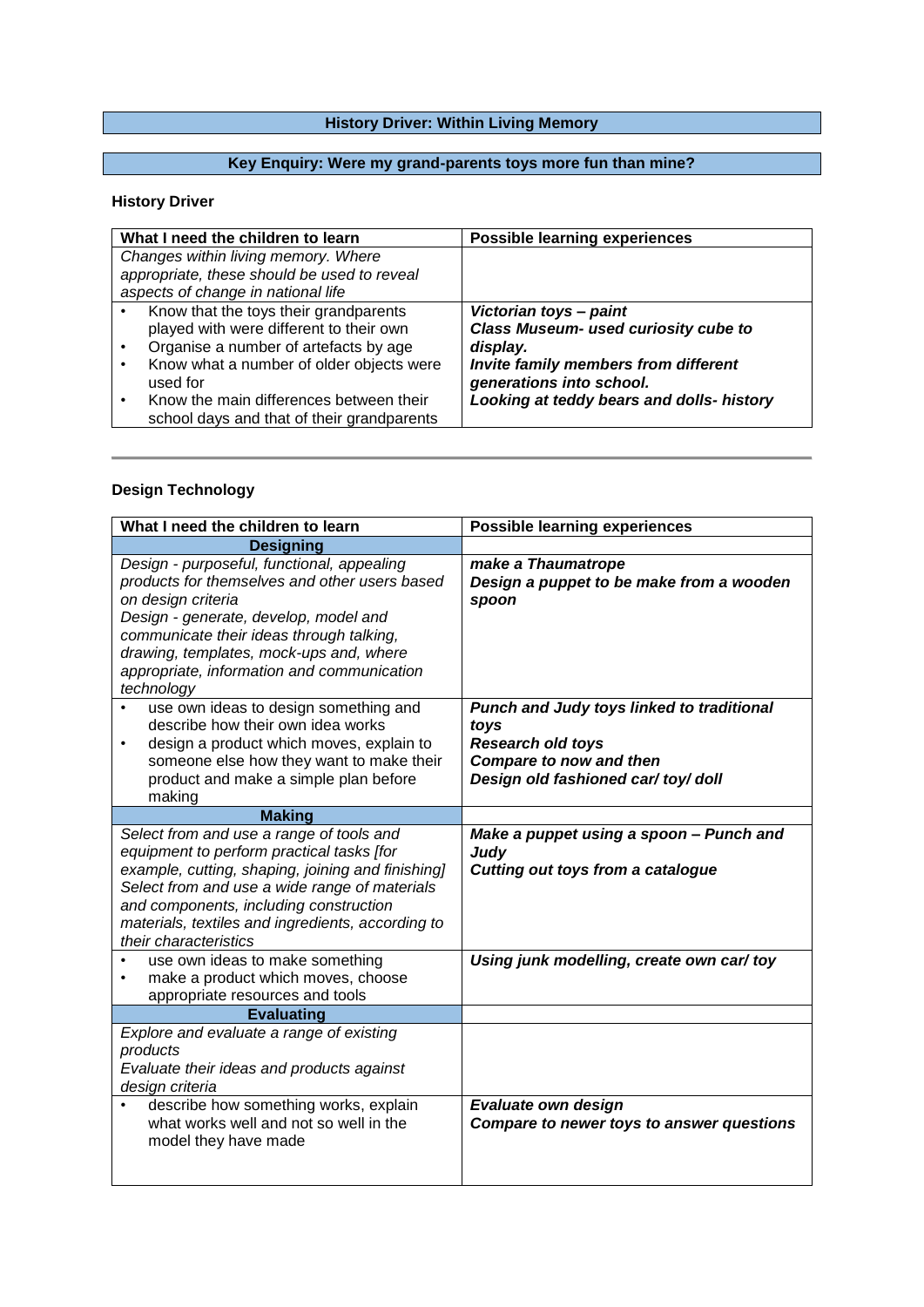| <b>Technical Knowledge</b>                   |  |
|----------------------------------------------|--|
| Build structures, exploring how they can be  |  |
| made stronger, stiffer and more stable       |  |
| Explore and use mechanisms [for example,     |  |
| levers, sliders, wheels and axles], in their |  |
| products.                                    |  |
| make their own model stronger                |  |

# **Computing**

| What I need the children to learn                                                                                                                                                                                                                               | <b>Possible learning experiences</b>                                                                                 |
|-----------------------------------------------------------------------------------------------------------------------------------------------------------------------------------------------------------------------------------------------------------------|----------------------------------------------------------------------------------------------------------------------|
| Uses of IT beyond school                                                                                                                                                                                                                                        |                                                                                                                      |
| Pupils should be taught to recognise common                                                                                                                                                                                                                     |                                                                                                                      |
| uses of information technology beyond school                                                                                                                                                                                                                    |                                                                                                                      |
| talk about some of the IT uses in their own                                                                                                                                                                                                                     | <b>No iCompute unit</b>                                                                                              |
| home                                                                                                                                                                                                                                                            | <b>Circle time discussion</b>                                                                                        |
| Safe use                                                                                                                                                                                                                                                        |                                                                                                                      |
| Pupils should be taught to use technology safely<br>and respectfully, keeping personal information<br>private; identify where to go for help and support<br>when they have concerns about content or<br>contact on the internet or other online<br>technologies |                                                                                                                      |
| use technology safely keep personal<br>information private                                                                                                                                                                                                      | https://www.icompute-uk.com/members-<br>area/ks1/index.html and select the Year 1<br>folder and then the iSafe unit. |

# **Physical Education – Follow Real P.E. and supplement with NC P.E. experiences**

| What I need the children to learn                           | <b>Possible learning experiences</b>  |
|-------------------------------------------------------------|---------------------------------------|
| <b>Gymnastic Movements</b>                                  | Autumn 1 - x2 weeks after Real PE     |
| Developing balance, agility and co-ordination,              |                                       |
| and begin to apply these in a range of activities           |                                       |
| make body curled, tense, stretched and                      | <b>Links to Real PE 1</b>             |
| relaxed                                                     | <b>Floor techniques and movements</b> |
| control body when travelling and balancing<br>٠             | Use benches                           |
| copy sequences and repeat them                              |                                       |
| roll, curl, travel and balance in different                 |                                       |
| ways                                                        |                                       |
| <b>Basic movements and Team Games</b>                       |                                       |
| Master basic movements including running,                   | Move like pirates- real PE            |
| jumping, throwing and catching, as well as                  |                                       |
| participate in team games, developing simple                |                                       |
| tactics for attacking and defending                         |                                       |
| throw underarm<br>$\bullet$                                 |                                       |
| throw and kick in different ways                            |                                       |
| <b>Dance</b>                                                |                                       |
| Perform dances using simple movement                        |                                       |
| patterns                                                    |                                       |
| perform own dance moves                                     | Cosmic yoga                           |
| copy or make up a short dance                               |                                       |
| move safely in a space                                      |                                       |
| Real P.E.                                                   |                                       |
| <b>Unit 1 Personal</b>                                      |                                       |
| I can follow instructions, practise safely and<br>$\bullet$ |                                       |
| work on simple tasks by myself.                             |                                       |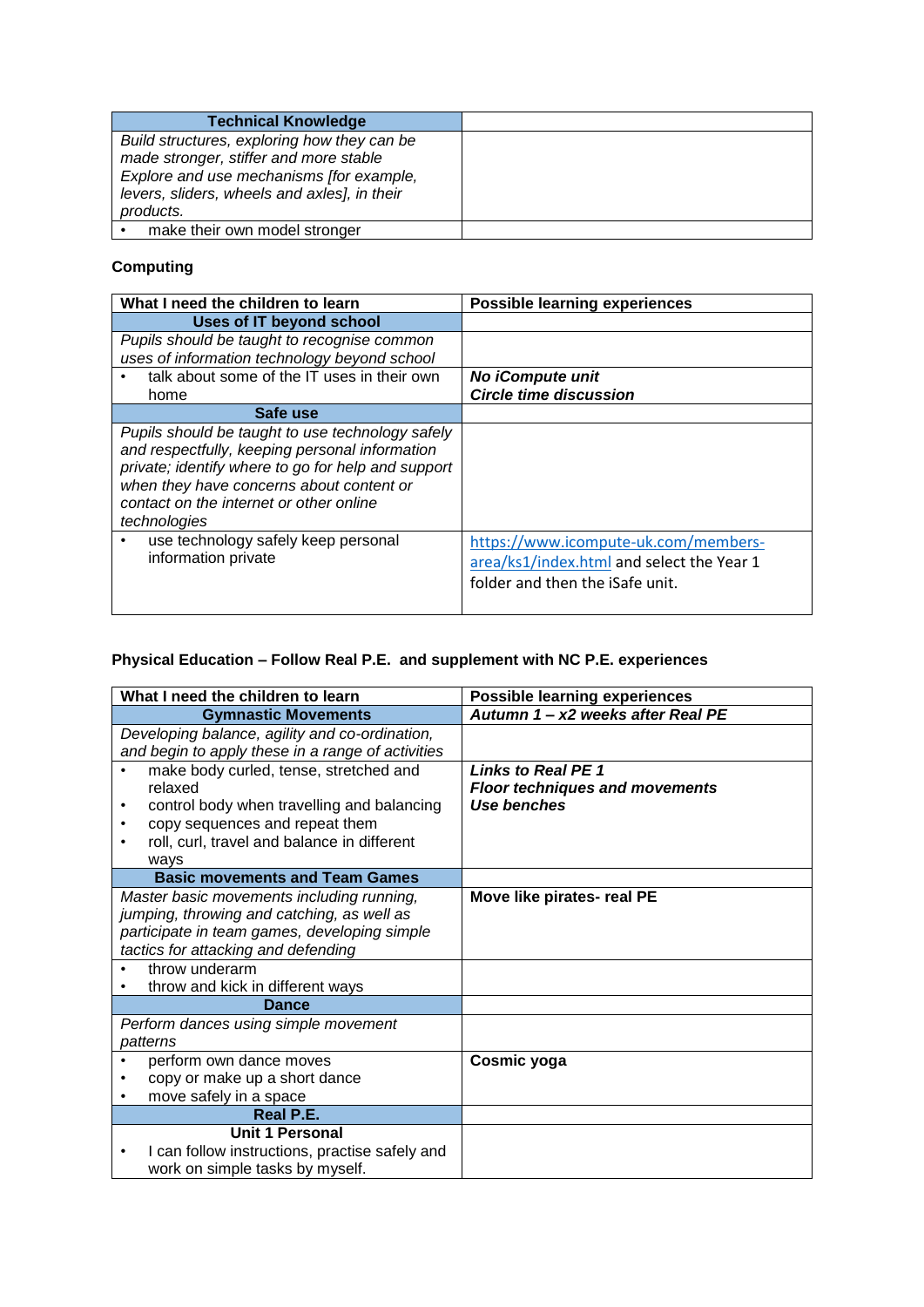| <b>Nigel Carson Sessions</b> |  |
|------------------------------|--|
|                              |  |
|                              |  |

#### **Music**

**New published Music Scheme to arrive shortly but in the meantime please access <https://www.bbc.co.uk/teach/ks1-music/zbcjscw> for music ideas for Key Stage 1.**

| What I need the children to learn                     | <b>Possible learning experiences</b>       |
|-------------------------------------------------------|--------------------------------------------|
| <b>Singing</b>                                        |                                            |
| Pupils should be taught to use their voices           |                                            |
| expressively and creatively by singing songs          |                                            |
| and speaking chants and rhymes                        |                                            |
| make different sounds with voice and with             | https://www.bbc.co.uk/teach/school-        |
| instruments                                           | radio/music-ks1-sun-sea-song-index/zr4x2sg |
| follow instructions about when to play and            |                                            |
| sing                                                  |                                            |
| <b>Create own music</b>                               |                                            |
| Pupils should be taught to experiment with,           |                                            |
| create, select and combine sounds using the           |                                            |
| inter-related dimensions of music                     |                                            |
| clap and repeat short rhythmic and melodic            | Listen to beats and copy them              |
| patterns                                              | <b>Syllables of their name</b>             |
| make a sequence of sounds and respond to<br>$\bullet$ |                                            |
| different moods in music                              |                                            |

#### **PSHE**

| What I need the children to learn                                                                                                                                                                                                                                                                                                                          | <b>Possible learning experiences</b>                                                                                                                                                                                                                                                                                                                                       |
|------------------------------------------------------------------------------------------------------------------------------------------------------------------------------------------------------------------------------------------------------------------------------------------------------------------------------------------------------------|----------------------------------------------------------------------------------------------------------------------------------------------------------------------------------------------------------------------------------------------------------------------------------------------------------------------------------------------------------------------------|
| <b>Being Me in My World</b>                                                                                                                                                                                                                                                                                                                                | <b>Resource links from: Jigsaw</b>                                                                                                                                                                                                                                                                                                                                         |
| • Understand the rights and responsibilities of a<br>member of a class<br>• Understand that their views are important<br>• Understand that their choices have<br>consequences<br>• Understand their own rights and<br>responsibilities with their classroom.<br>https://jigsawlivestcmsuk_hloh_core_windows_net/umbraco-media/tpklnjuc/02-ages-5-6-jigsaw- | In this Puzzle (unit), the children are introduced<br>to their PSHE books and discuss their Jigsaw<br>Charter. As part of this they discuss rights and<br>responsibilities, choices and consequences. The<br>children talk about being special and how to<br>make everyone feel safe in their class as well as<br>recognising their own safety.<br>See below for the link. |

**[https://jigsawlivestcmsuk.blob.core.windows.net/umbraco-media/tpklpjuc/02-ages-5-6-jigsaw](https://jigsawlivestcmsuk.blob.core.windows.net/umbraco-media/tpklpjuc/02-ages-5-6-jigsaw-skills-and-knowledge-progression-for-parents.pdf)[skills-and-knowledge-progression-for-parents.pdf](https://jigsawlivestcmsuk.blob.core.windows.net/umbraco-media/tpklpjuc/02-ages-5-6-jigsaw-skills-and-knowledge-progression-for-parents.pdf)**

#### **Religious Education**

| What I need the children to learn                    | <b>Possible learning experiences</b>                                                                                                                                                                                                                                                                                                                                   |
|------------------------------------------------------|------------------------------------------------------------------------------------------------------------------------------------------------------------------------------------------------------------------------------------------------------------------------------------------------------------------------------------------------------------------------|
| L1.7                                                 |                                                                                                                                                                                                                                                                                                                                                                        |
| What does it mean to belong to a faith<br>community? | Talk about stories of people who belong to<br>groups; groups to which children belong,<br>including their families and school, what<br>they enjoy about them and why they are<br>important to them. Find out about some<br>symbols of 'belonging' used in Christianity<br>and at least one other religion, and what they<br>mean (Christianity e.g. baptismal candles, |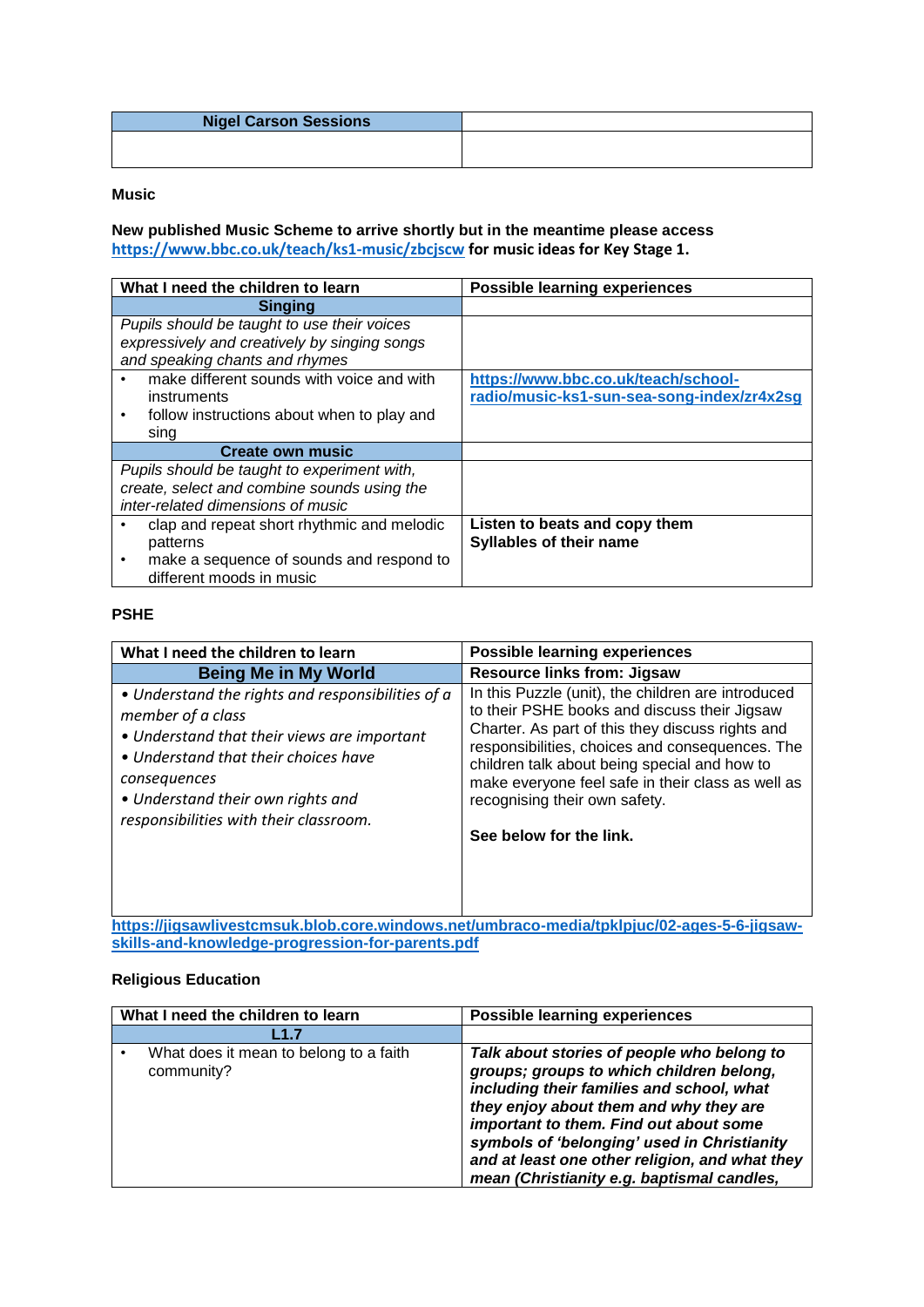|  | christening clothes, crosses as badges or<br>necklaces, fish/ICHTHUS badges, What<br>Would Jesus Do bracelets WWJD); symbols<br>of belonging in children's own lives and<br>experience. Explore the idea that everyone is<br>valuable and how Christians show this<br>through infant baptism and dedication,<br>finding out what the actions and symbols<br>mean. Compare this with a welcoming<br>ceremony from another religion |
|--|-----------------------------------------------------------------------------------------------------------------------------------------------------------------------------------------------------------------------------------------------------------------------------------------------------------------------------------------------------------------------------------------------------------------------------------|
|--|-----------------------------------------------------------------------------------------------------------------------------------------------------------------------------------------------------------------------------------------------------------------------------------------------------------------------------------------------------------------------------------------------------------------------------------|

# **Cayton Creation**

The children will make a picture of a teddy bear/ toy using paint/chalk.

## **Cayton Conclusion**

The children will bring a teddy into school and have a story cuddling it.

# **English**

| What I need the children to learn              | <b>Possible learning experiences</b> |
|------------------------------------------------|--------------------------------------|
| Can I know all letters of the alphabet and the | <b>Phonics</b>                       |
| sounds which they most commonly                | <b>Daily literacy</b>                |
| represent?                                     |                                      |
| Can I accurately spell most words containing   | <b>Phonics daily session</b>         |
| the 40+ previously taught phonemes and         |                                      |
| GPCs?                                          |                                      |
| Can I begin to use the diagonal and            | Introduce handwriting by half term   |
| horizontal strokes needed to join some         |                                      |
| letters?                                       |                                      |
| Can I compose a sentence orally before         | <b>Colourful semantics</b>           |
| writing it?                                    | Dogger book focus                    |
| Can I sequence sentences to form short         | <b>CLPE</b>                          |
| narratives?                                    |                                      |
| Can I use capital letters for names, places,   | <b>Outdoor learning</b>              |
| the days of the week                           | Daily date discussion                |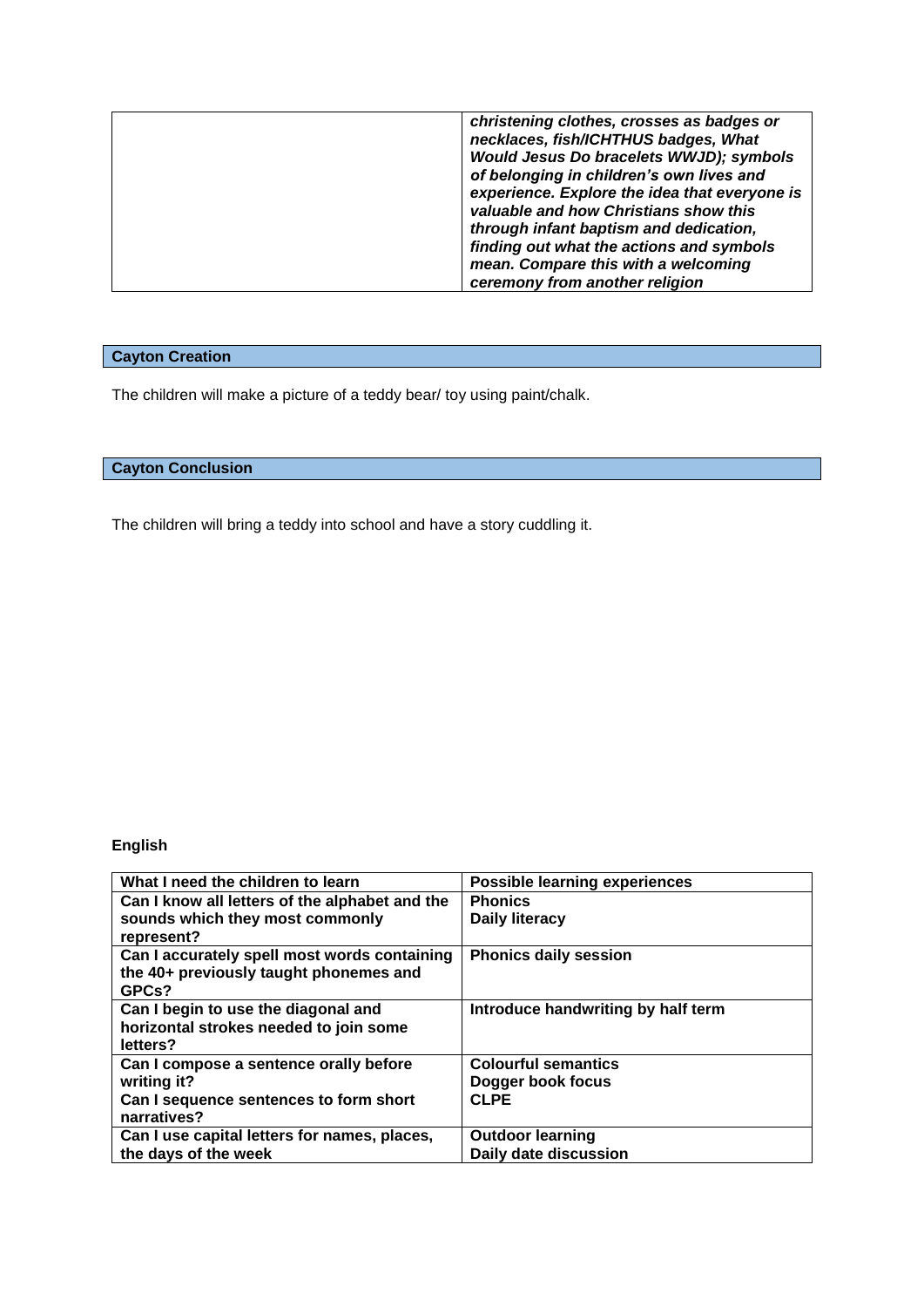| Can I recognise and use the terms letter,<br>capital letter, word, singular, plural,<br>sentence, punctuation, full stop, question<br>mark and exclamation mark? | <b>Daily English sessions</b>                                                                                   |
|------------------------------------------------------------------------------------------------------------------------------------------------------------------|-----------------------------------------------------------------------------------------------------------------|
| Can I recognise the differences between<br><b>Fiction and Non-Fiction books?</b>                                                                                 | Library exposure                                                                                                |
| Can I predict what might happen on the<br>basis of what has been read so far?                                                                                    | <b>Sequencing a story</b><br><b>Changing the ending of Dogger</b><br><b>Black sheep SaLT program sequencing</b> |
| Can I reread texts to build up fluency and<br>confidence in word reading?                                                                                        | <b>Individual readers</b><br><b>Guided reading sessions</b>                                                     |
| Can I sit correctly at a table, holding a pencil<br>comfortably and correctly?                                                                                   | Introduce daily handwriting- discuss how to<br>sit correctly each session.                                      |

#### **Mathematics**

| What I need the children to learn   | <b>Possible learning experiences</b>     |  |
|-------------------------------------|------------------------------------------|--|
| Sort objects                        | Variety of Autumn items such as conkers, |  |
|                                     | leaves and sticks- categorise            |  |
|                                     | Sort objects such as counters, compare   |  |
|                                     | bears and dinosaurs.                     |  |
| Count one more and one less         | <b>Games, provision area activity</b>    |  |
|                                     | Using objects to show visually           |  |
|                                     | Relate to their own experiences          |  |
|                                     | Use of a number line                     |  |
| Introduce $\leq, >$ and $=$ symbols | <b>Crocodile eats the largest</b>        |  |
|                                     | <b>Stem sentence</b>                     |  |
| <b>Ordinal numbers</b>              | Queues                                   |  |
|                                     | When lining up use this term             |  |
|                                     | Lots of practical real life experiences  |  |
| <b>Part whole</b>                   | <b>Numicon</b>                           |  |
|                                     | Tuff tray ideas using numicon            |  |
| <b>Addition symbol</b>              | Make the symbol using their body         |  |
|                                     | <b>Show practically</b>                  |  |
|                                     | Mind map of vocab                        |  |
| <b>Number bonds</b>                 | Quick fire game                          |  |
|                                     | <b>Numicon</b>                           |  |
|                                     | <b>Coloured cubes</b>                    |  |